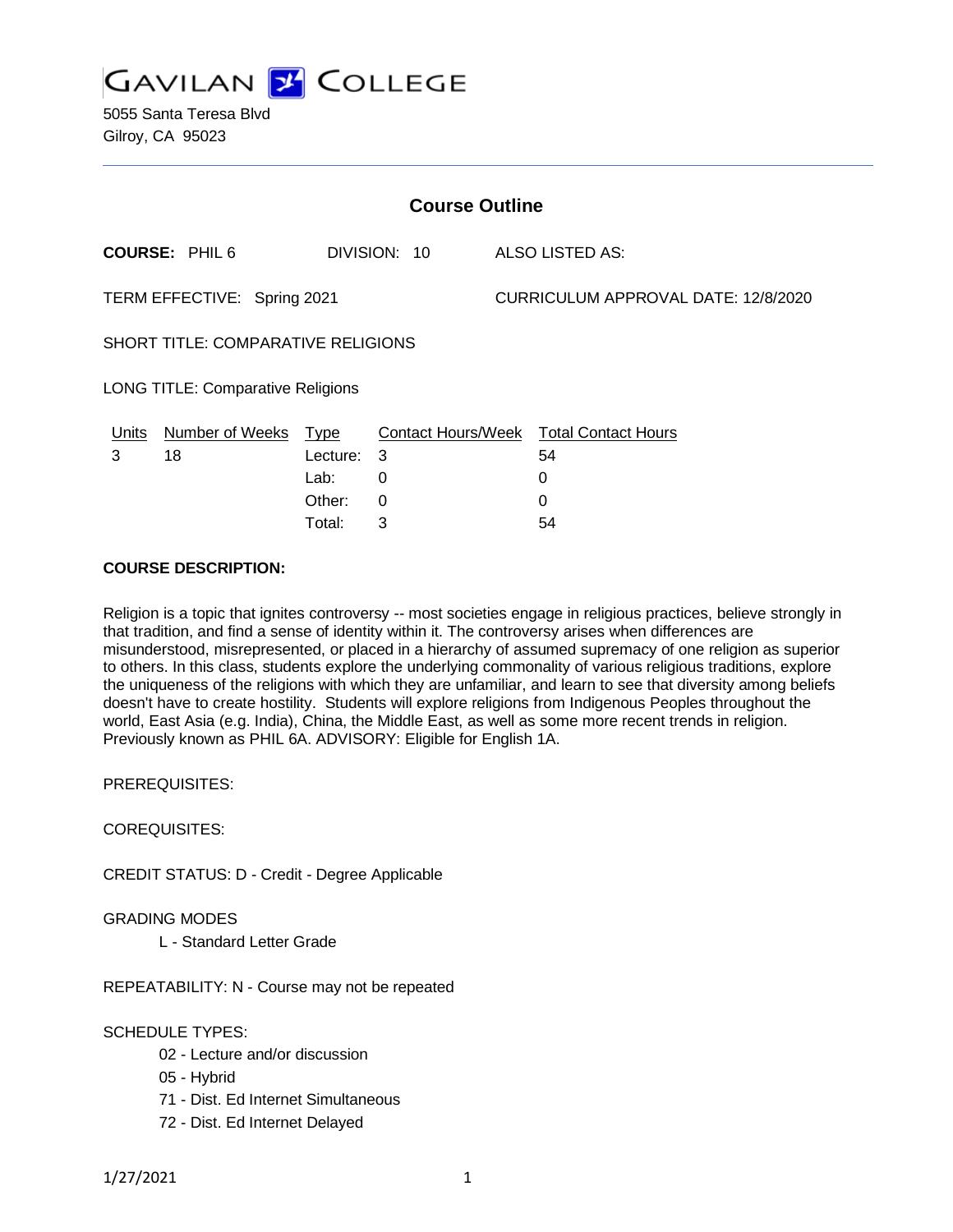# **STUDENT LEARNING OUTCOMES:**

1. Learners will be able distinguish Eastern and Western religious traditions Measure: Quizzes, comparative essays, research essay, presentation PLO: 5 ILO: 1,2,3,4,7 GE-LO: a1,c3,c4,c6,c7 Year assessed or anticipated year of assessment: 2016 2. Learners will be able to demonstrate the ability to critically analyze sacred texts. Measure: Essay, group work, exams PLO: 1,6 ILO: 1,2,3,4,7 GE-LO: a1,c3,c4,c6,c7 Year assessed or anticipated year of assessment: 2017 3. Learners will be explain the role of the feminine and the masculine within religious traditions. Measure: Quizzes, presentations, group work, essay, research PLO: 5,6 ILO: 1,2,3,4,7 GE-LO: a1,c3,c4,c6,c7 Year assessed or anticipated year of assessment: 2017 4. Learners will be able to identify, compare and interpret religious concepts from multiple religions and perspectives. Measure: Quizzes, presentations, group work, essay, research PLO: 1,5,6 ILO: 1,2,3,4,7 GE-LO: a1,c3,c4,c6,c7 Year assessed or anticipated year of assessment: 2017 5. Students will develop a sensitivity and mindfulness of different cultures and religion. Measure: Essay PLO: 6 ILO: 1,2,3,4,7 GE-LO: a1,c3,c4,c6,c7 Year assessed or anticipated year of assessment: 2017 PROGRAM LEARNING OUTCOMES: After completing Philosophy courses, a student will be able to: 1. Analyze and critique an argument. 2. Effectively argue in support of an opinion. 3. Write an argumentative essay. 4. Define key terms of philosophical vocabulary relevant to the course. 5. Distinguish different areas of philosophy. 6. Understand some of the diverse assumptions and the values and attitudes that shape our lives.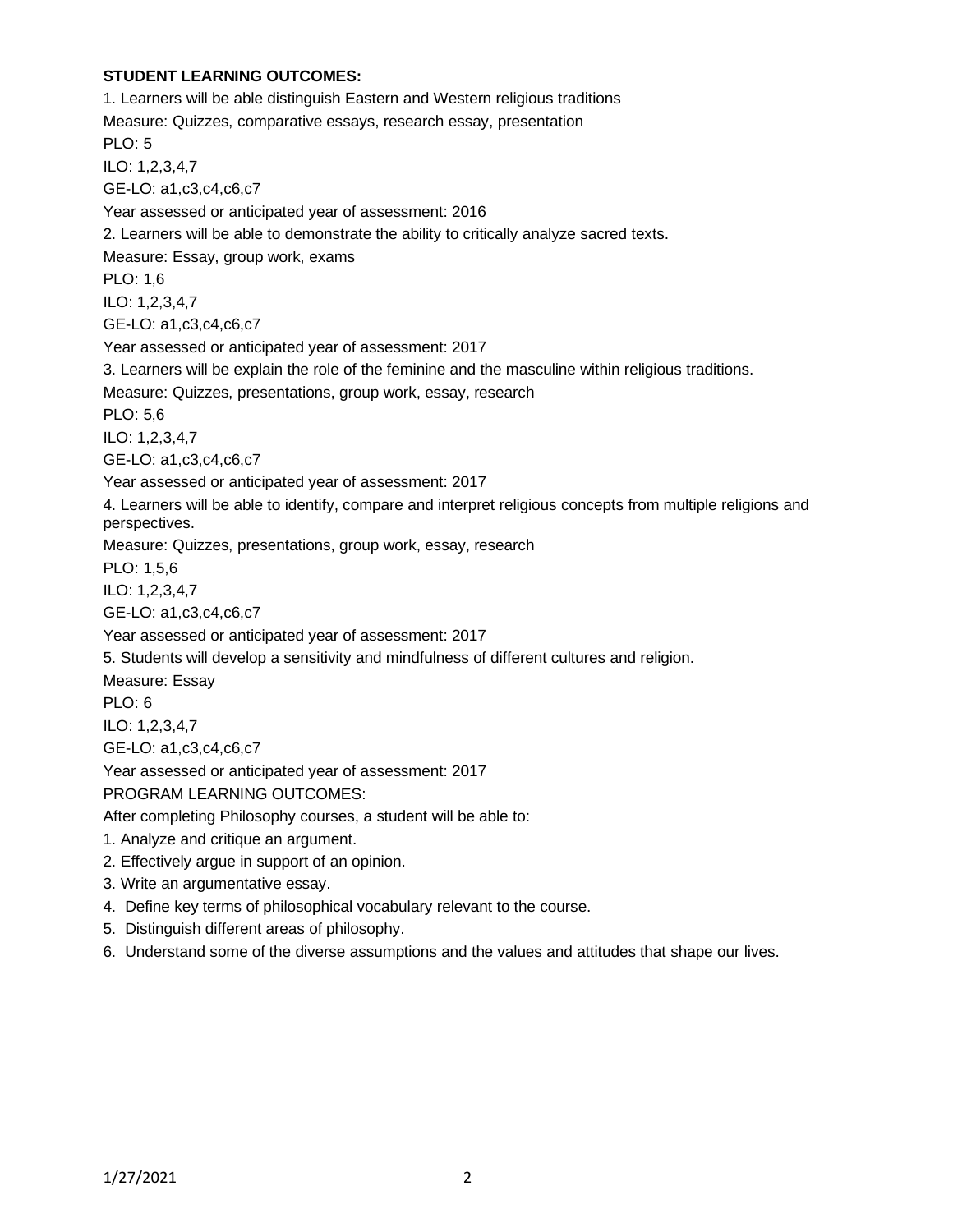#### **CONTENT, STUDENT PERFORMANCE OBJECTIVES, OUT-OF-CLASS ASSIGNMENTS**

#### Curriculum Approval Date: 12/8/2020

# **DE MODIFICATION ONLY**

## WEEK 1 3 HOURS

overview of the definition and meaning of philosophy and religion the introduction of social agency, hegemony, perspective (the lens of subjectivity), expectations for the course, and general introductory material and begin to dismantle underlying assumptions about religion that may block students' ability to embrace difference. Assigned: life line project (typically takes 2 or more hours if done in a thoughtful and creative manner), read introduction to the text, become acquainted with the handouts, write out any questions that need to be addressed for the next class period.

## WEEK 2 1 HOUR

sharing of the life line project, demonstrate the connectedness of learners with each other, instructor, and the topics in the course. Work on the various approaches to defining religion, religious movements. Discuss themes such as orthodoxy and orthopraxy, fundamentalism, and cult versus occult. RW Intro., and WW Intro. write a 1 paragraph synopsis of the major concepts, bring in at least 1 question or area of concern. WEEK 2-4 7 HOURS

Indigenous Sacred Ways: Investigate and discuss religious traditions of primarily tribal people throughout the world -- North and South America, Oceania, Africa, New Guinea, etc. Students will be asked to read translations of cosmological and cosmogony tales and attempt to interpret worldview, sense of self/community, etc. of the people and question while being mindful of how the translated tales came about. Readings: RW 13- 69; WW 299-348 : write one page synopsis of the readings or of any emerging theme that appears important.

## WEEK 4 1 HOUR

Examination #1: Introductory Ideas and tribal traditions

## WEEK 5-6 6 HOURS

Hinduism: Investigate the development of the boundless approaches to religion in India. Begin with overview of the idea of the term "Hindu" as political and not religious; discuss the precursors to the early Hindu practices: Aryan and Harrapa, move through the Vedic tradition, Yogic practices, Intellectualism, Goddess worship, etc. The goal is to see Hinduism as a non-specific term when it comes to religious practice. Read: RW 70-114, WW 15-69, handouts, Write analysis paper :"Religious Ideology, Hindu Women, and Development"

## WEEK 7 3 HOURS

Jainism: Discuss the major themes of Jainism as it developed as a reaction to Hinduism. Look into its development and application into the modern era as advocates for peace and religious tolerance. Read: RW 115-124, handouts Write synopsis of major ideas.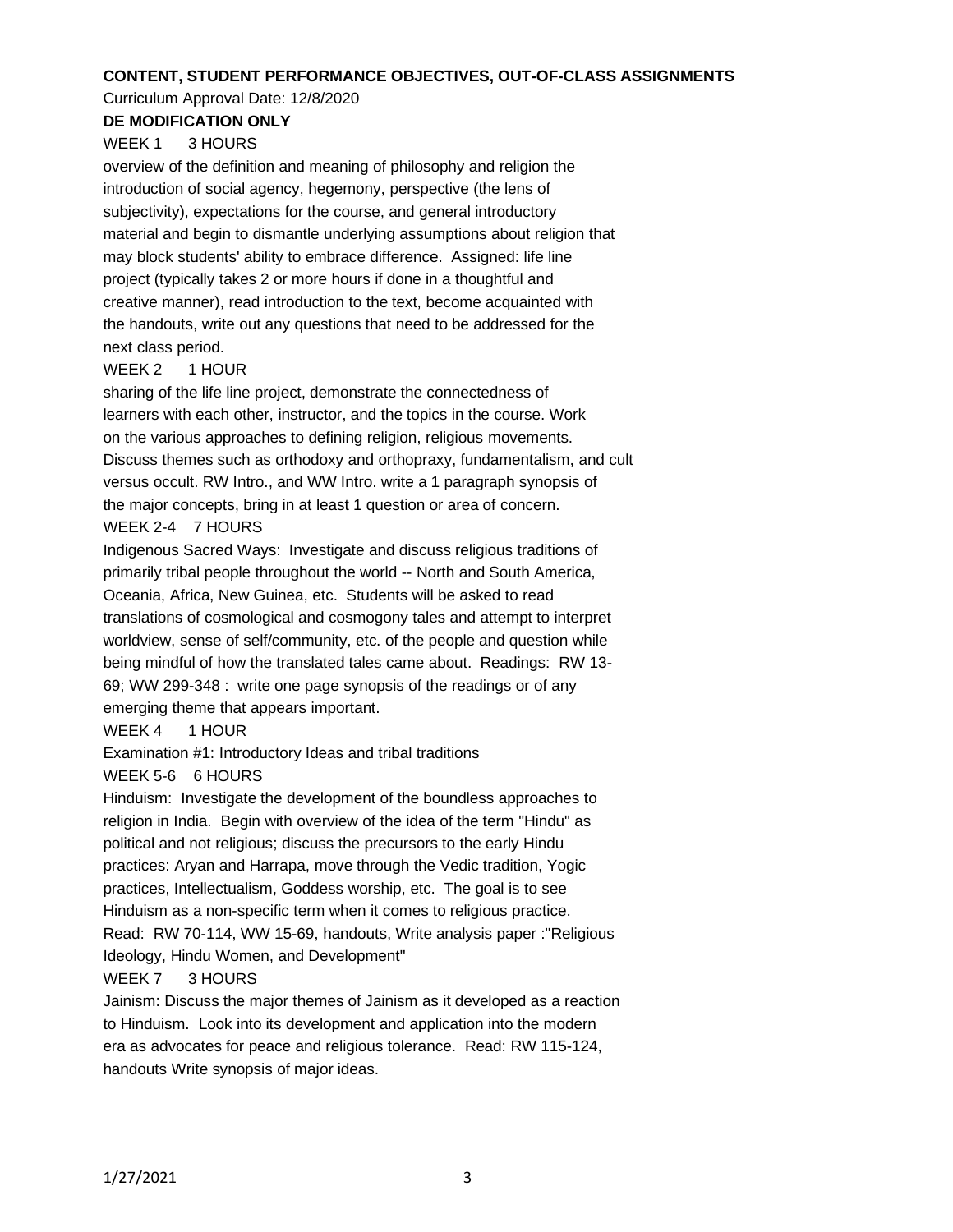# WEEK 8-9 6 HOURS

Buddhism: Discuss the development and major ideas at work in Buddhism. Students will read sacred texts and explore the fundamental theology as it applies to Buddhists and non-Buddhists. Compare Buddhism to Jainism. Read: RW 126-154, WW 61-100, Analysis paper #2 "Buddhist Women's Movement"

# WEEK 10 3 HOURS

Shinto: Discuss the development and impact of Shinto on Japanese culture. Investigate the major themes within the tradition and compare them to those religions emanating from China. Read: Read RW 202-219, WW 117-134 WEEK 11 1 HOUR

Examination #2: Religions developing out of India and China WEEK 11 1 HOUR

Monotheism: introduction to the development of the idea of one god, its impact on culture through the world. Thought paper on the idea of god will be assigned.

# WEEK 11 1 HOUR

Zoroastrianism: Discussion of one of the oldest monotheistic tradition and begin to see the commonality of ideas of eschatology, messiah, humanity, that are shared among the dominant monotheistic traditions Read RW 219- 239, handouts.

# WEEK 12-13 6 HOURS

Judaism: Discuss the foundation of the modern monotheistic traditions from the origins of Judaism, discussion of sacred text and foundation of the idea of a contract between the deity and humanity, investigate the attributes of theology that are consistent with the other major monotheistic traditions and look into the beginnings of the multiple notions of a messiah. Read: RW 240-277, WW 157-201

## WEEK 14-15 6 HOURS

Christianity: Discuss the major themes of Christianity from a primarily text and historical perspective. Take care in drawing attention to its development and the traditions that lended particular influence to the theology. Read: RW 278-329, WW 201-238, Write Analysis Paper on "Mujerista"

## WEEK 16 3 HOURS

Islam: Investigation of the youngest and fasted developing monotheistic tradition. Pay close attention to the similarities and differences of the other 2 monotheistic traditions and attempt to stereotype and myth bust the idea of Islamic terrorism as a fundamental attribute of Islam

## WEEK 17 1 HOUR

Discussion of fundamentalism in religion and its influence on society and culture. Focus will be on demonstrating that fundamentalism is a reaction to something, typically modernity, and is not the exclusive domain of Islam or Christianity.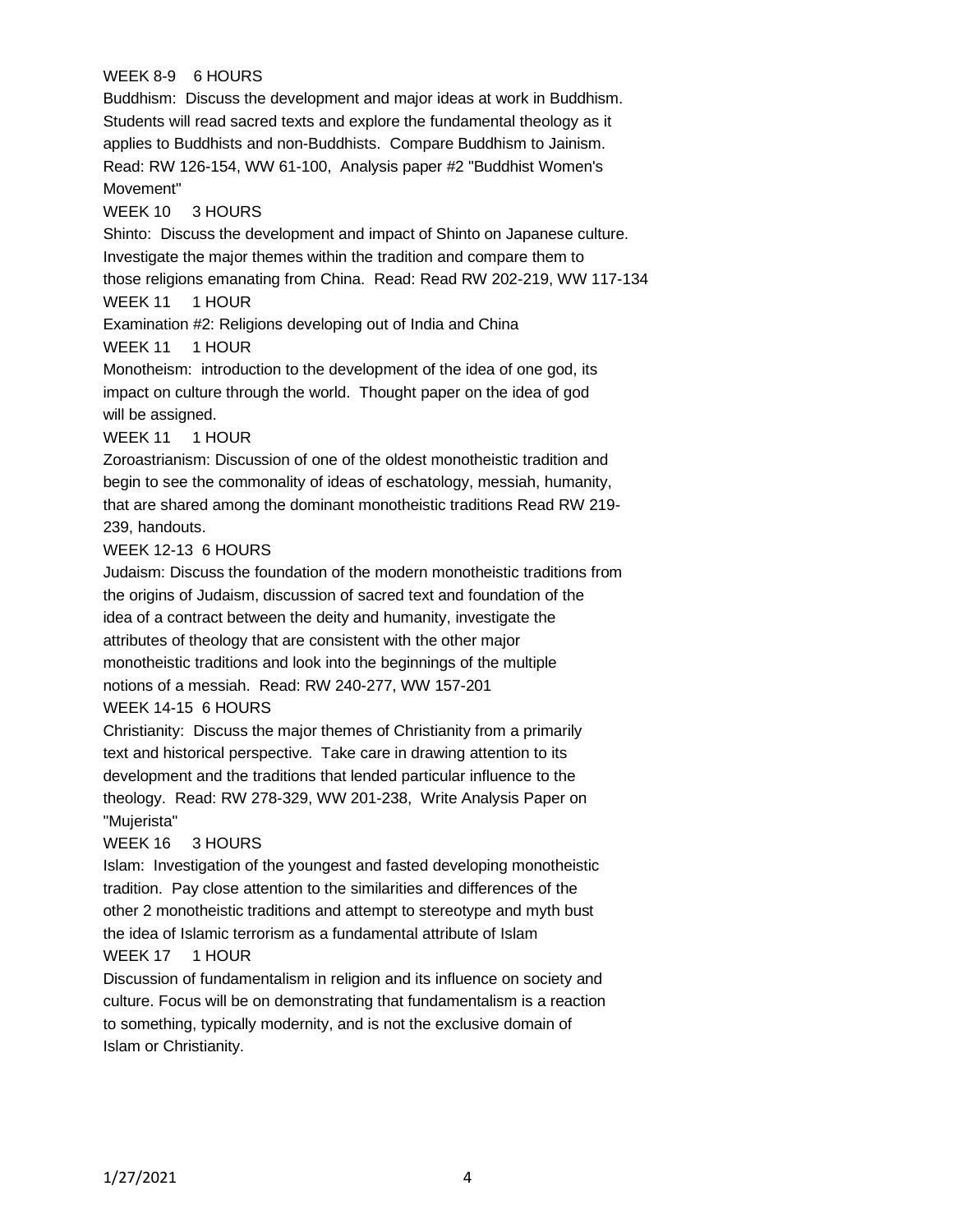# WEEK 17 2 HOURS

Women and Goddess Centered Religions: A look at some alternative approaches to faith and belief. WW 349-389 WEEK 18 2 HOURS Cults and the emergence of new religious practice: Scientology, cloning, space travel, etc. The goal is to demonstrate how even the so-called 'fringe' is still influenced and emulates traditional religions in some manner.

Assignments are included with the content.

## **METHODS OF INSTRUCTION:**

Lecture/discussion, small group work, presentations, research project, quizzes and exams

## **METHODS OF EVALUATION:**

CATEGORY 1 - The types of writing assignments required: Percent range of total grade: 50 % to 60 % Written Homework Essay Exams Term or Other Papers CATEGORY 2 -The problem-solving assignments required: Percent range of total grade: 25 % to 30 % Homework Problems Quizzes Exams

CATEGORY 3 -The types of skill demonstrations required: Percent range of total grade: 10 % to 15 % Class Performance/s Performance Exams CATEGORY 4 - The types of objective examinations used in the course: Percent range of total grade: 5 % to 15 % Multiple Choice True/False Matching Items

#### **REPRESENTATIVE TEXTBOOKS:**

Required:

Lewis M. Hopfe; Mark R. Woodward; Brett Hendrickson. Religions of the World, 13th edition. Upper Saddle River, New Jersey: Pearson, 2016. Or other appropriate college level text. ISBN: 0133793826 Reading level of text, Grade: 13+ Verified by: Ryan Scherbart

Other textbooks or materials to be purchased by the student: none